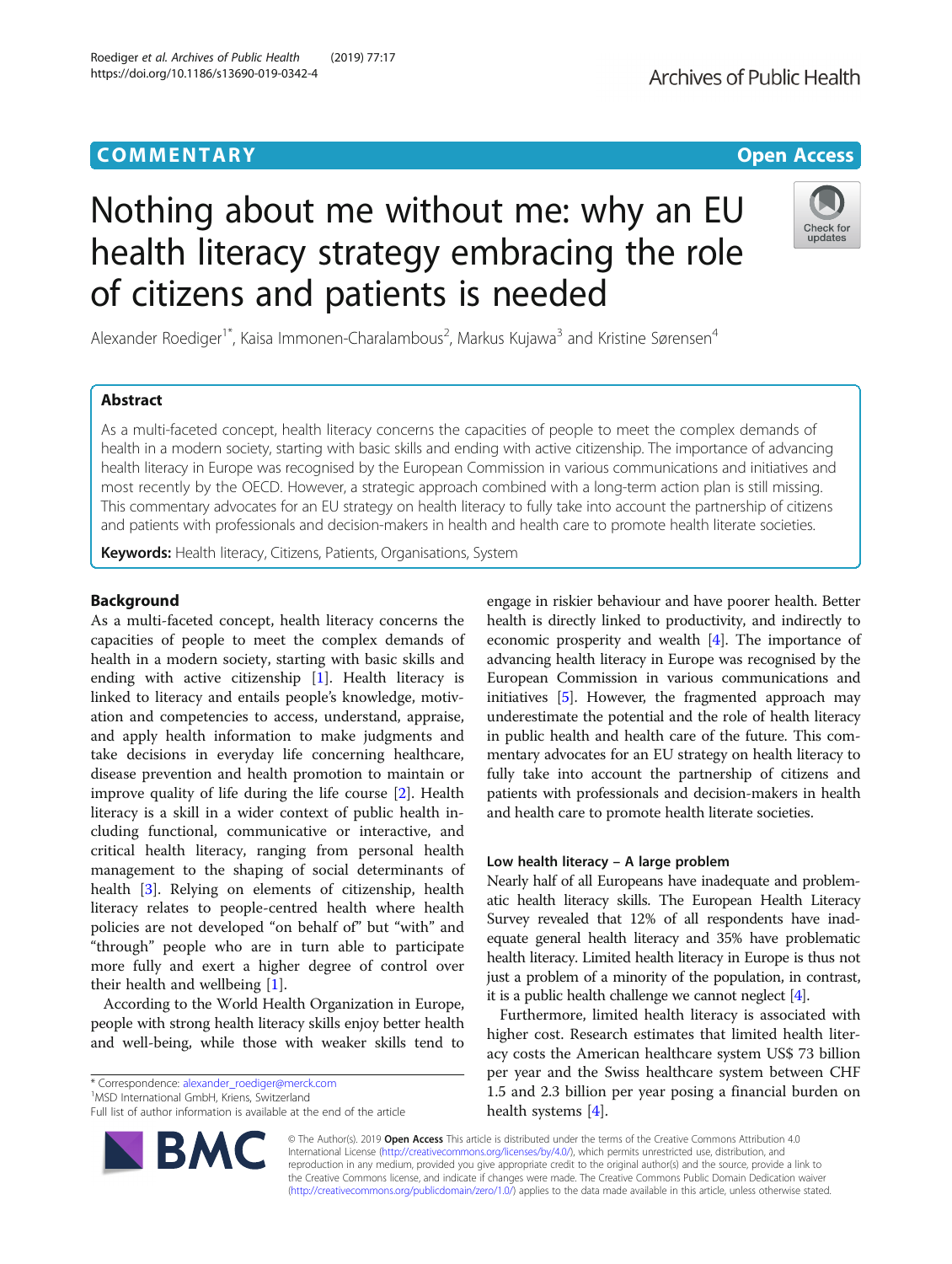# <span id="page-1-0"></span>Health literacy in the context of an ageing society

Future trends challenging health in the EU illustrate the need for a strategic approach to health literacy. Nearly one third of the population in the European Union will be 65 and older in 2060 [[6\]](#page-2-0). Ageing is likely to lead to greater demand for older people which puts pressure on public budgets. They are more suscpetible to becoming ill and certain diseases appear mainly in older age such as cancer, which is now considered an aging-associated disease. At the same time, older age is associated with having limited health literacy. Limited health literacy may hamper access to prevention and health care services due to limitations in navigation, comprehension, and decision making [4].

## Health literacy, chronic conditions and new technologies

People with multiple conditions experience more problems with co-ordination and medical error [[7\]](#page-2-0). According to the OECD [[8\]](#page-2-0), the multi-morbidity challenge requires a different approach, involving a shift from acute, episodic and hospital centric care to the management of chronic conditions, the delivery of continuity of care across different care settings and providers. Better co-ordination and continuity of care are important aspects of developing health literate organisations and systems considering active participation of people and citizens [4].

New technologies such as Personalised Medicine require new skills which are closely linked to the concept of health literacy as recognised in the Council Conclusions of the Luxembourg EU Presidency [[9\]](#page-2-0). New technologies allow a prognosis of risk that was unthinkable a few years ago and lead to new levels of health- and health policy related decision-making for the individual but also health systems which directly touch on the concept of health literacy.

# Conclusion

Health literacy has been addressed in various EU initiatives, including the European Commission Strategy for Health, Conclusions of the Council of Ministers and in declarations [5]. Despite this strong recognition the approach is fragmented, there is no European strategy as in other policy fields, and regular assessment and monitoring systems of health literacy progress are not in place.

Recognising the magnitude of the health literacy challenge in Europe we need to bridge the gap to save time, save money and save lives [4].

Future developments in health require "health literate systems" which ensure navigation support and are readable for community members, consumers, and patients from all walks of life [4]. As important, health literacy is a critical skill to pursue an active health citizenship. Notably, health systems are shaped by society. The citizen as a member of the society plays a role by deciding on health-related legal, ethical and social questions, in the same way as Rousseau's "contrat social" originated in the concept of the "citoyen" who decides about the laws and regulations to which he or she obeys [\[10\]](#page-2-0).

Considering future health challenges, the human and financial impact, there is a need for a European Health Literacy strategy for a) assessing the role of citizens and patients in current policies, b) identifying gaps (regular surveys) and further potentials, and c) developing a health literacy action plan based on key recommendations. Essentially, if we agree on "Nothing about me without me" a dedicated health literacy strategy at EU level is needed.

#### Abbreviations

EU: European Union; OECD: Organisation for Economic Co-operation and Development; WHO: World Health Organization

#### Acknowledgements

Not applicable

#### Funding

No funding was provided for the development of this commentary.

#### Availability of data and materials Not applicable

#### Authors' contributions

AR and KS contributed to all sections. All authors read and approved the final manuscript.

## Ethics approval and consent to participate

# Consent for publication

Not applicable

Not applicable

#### Competing interests

The authors declare that they have no competing interests.

### Publisher's Note

Springer Nature remains neutral with regard to jurisdictional claims in published maps and institutional affiliations.

#### Author details

<sup>1</sup>MSD International GmbH, Kriens, Switzerland. <sup>2</sup>European Patients' Forum (EPF), Brussels, Belgium. <sup>3</sup> Comité Permanent des Médecines Européens, Brussels, Belgium. <sup>4</sup>Global Health Literacy Academy, and Health Literacy Europe, Risskov, Denmark.

#### Received: 8 November 2018 Accepted: 4 March 2019 Published online: 02 April 2019

#### References

- 1. Kickbusch I, Maag D. Health literacy. In: Heggenhougen K, Quah S, editors. International encyclopedia of public health. San Diego: Academic Press; 2008. p. 204–11.
- 2. Sorensen K, Van den Broucke S, Fullam J, Doyle G, Pelikan J, Slonska Z, et al. Health literacy and public health: a systematic review and integration of definitions and models. BMC Public Health [Internet]. 2012 Jan [cited 2013 Mar 2];12(1):80. Available from: <http://www.biomedcentral.com/1471-2458/12/80>
- 3. Nutbeam D. The evolving concept of health literacy. Soc. Sci. Med. 2008; 67(12):2072-2078. [https://doi.org/10.1016/j.socscimed.2008.09.050.](https://doi.org/10.1016/j.socscimed.2008.09.050)
- 4. World Health Organization European Office. Health literacy. The solid facts. 2015.
- 5. Quaglio G, Sørensen K, Rübig P, Bertinato L, Brand H, Karapiperis T, Dinca I, Peetso T, Kadenbach K, Dario C. Accelerating the health literacy agenda in Europe Accelerating the health literacy agenda in Europe. Health Promot Int. 2016:1–7.